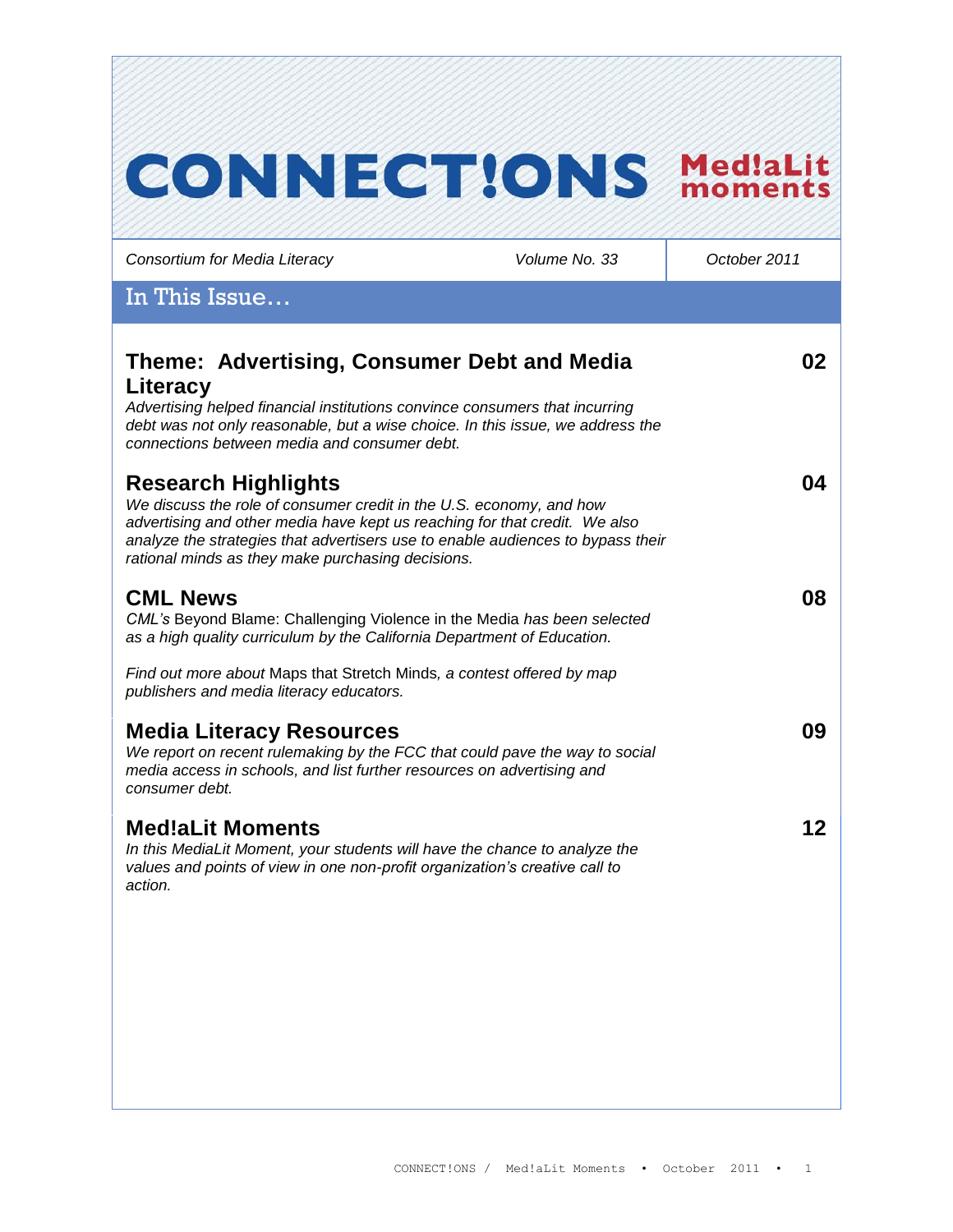# Theme: Advertising, Consumer Debt and Media Literacy

For decades, Americans have been the primary consumers in the global economy. And as consumers, we have been used to a wide variety of options for spending, including (if not especially) installment and revolving credit. Now, in the aftermath of the global financial crisis of 2008-2009, U.S. consumers are in retreat.

But, as a recent *Newsweek* article reveals, some Americans are already beginning to feel "frugality fatigue." Maria Diaz, a 30-year-old cocktail waitress in Las Vegas who was forced to move in with her mother and stepfather, was ready for a break from economic restraint: "I keep waiting for things to get better and they just don"t. After a while, I just decided. . .I need some new clothes. I'm going to get them. My mama's not happy, but I don't care. You stop spending and you stop living" (Theil, et al, "The Urge to Splurge," *Newsweek*, December 6, 2010).

The United States has had a long tradition of thrift since the colonial era, a tradition which was described most famously by Max Weber in his *The Protestant Ethic and the Spirit of Capitalism*. American advertising has mounted a serious challenge to that tradition, however. Barely more than a century old, advertising has arguably become one of our most influential social institutions, and its *raison d'etre* is to persuade Americans to adopt an ethic of consumption. If Maria Diaz associates spending with living, advertisers will always be there to affirm her feeling with messages like "Life takes Visa."

Consumers may benefit from media literacy training, but that"s hardly the end of the matter. All of us are affected by advertising because consumerism has become so deeply woven into the fabric of our culture. If a marketing focus group of women is asked why they shop, their answers will be most commonly framed in terms of rationality and efficiency. The influence of consumerism will be denied. But if those same participants are encouraged to remember their first experiences with shopping, the great majority of recollections will center around shopping as a social outlet—an opportunity to reconnect with life (Rapaille, *The Culture Code*, p. 158). For the majority of us, spending is still living.

In this issue of Connections, we show how Americans have been "sold" on debt. We discuss how increased access to consumer credit in the 1980s converged with trends in "aspirational" spending, and illuminate the role which advertising has played as consumers increasingly relied on credit in the opening decade of the  $21<sup>st</sup>$  century. In a second research article, we discuss recent trends away from "reasons-why" advertising (based on product features or performance) towards delivery of product-based experiences. These new forms of advertising enhance the likelihood of emotional purchasing decisions, and new media genres and technologies help to make that advertising even more attractive for consumers. In our resources section, we list recommended sources which can help you better understand the connections between advertising and debt, and we discuss the implications of new rulemaking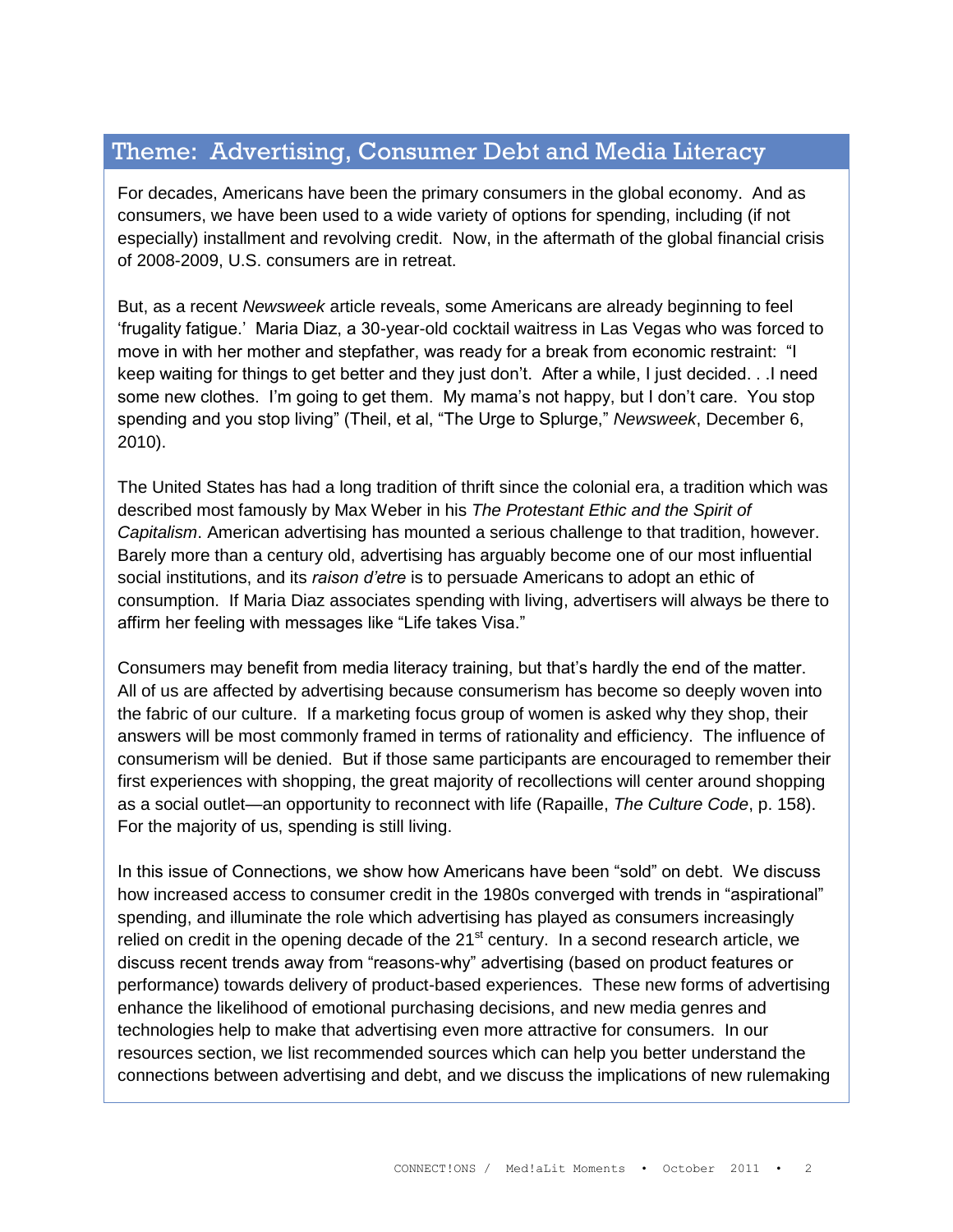by the FCC which could make it possible for schools receiving E-rate funding to allow student access to social media.

And did you ever consider that for-profit advertisers are not the only ones who go to great lengths to attract the attention of audiences? In our MediaLit Moment, your students will have the chance to analyze the "call to action" and creative media techniques that one non-profit organization used to attract support for its cause.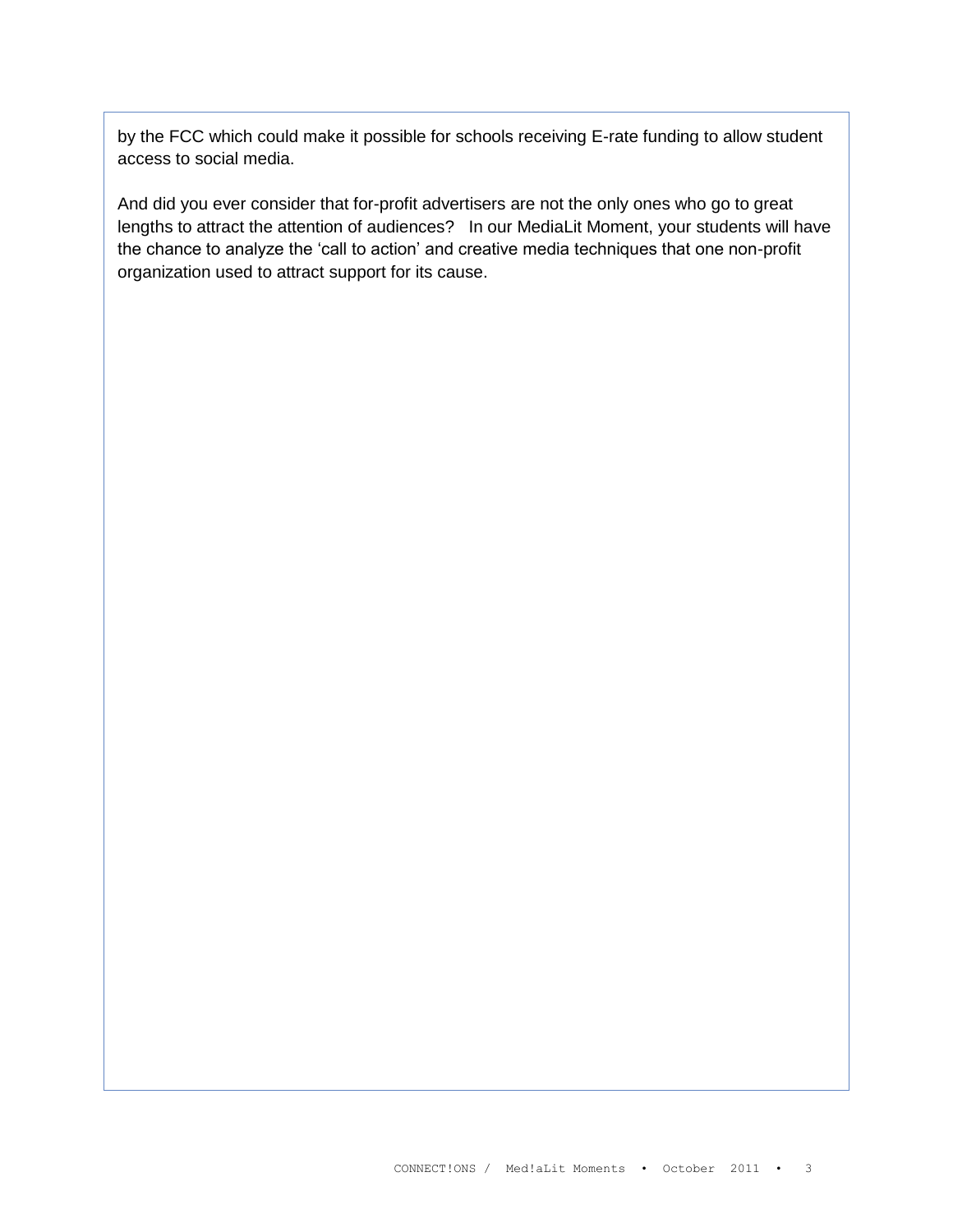## Research Highlights

#### **"We Think You Deserve More Credit!": How American Consumers Have Been Sold on Debt**

In 2008, with a home in foreclosure, \$34,000 in credit card debt, and a credit rating in ruins, Diane McCleod received a credit card offer with an envelope bearing an inscription in bold type: "We think you deserve more credit!" The "pre-qualified" Salute Visa Gold Card issued by Urban Bank Trust offered a credit line of \$300--with \$150 in annual fees (Morgenson, "Given A Shovel, Digging Deeper Into Debt," *New York Times*, July 20, 2008).

How did Americans come to rely on credit, and why did banks decide to continue extending it? The first step in the process was the development of a post-industrial economy in the United States in the decades after World War II. The financial services industry became a mainstay of the economy, and consumer debt became one of its cornerstones. With the creation of assetbacked securities, such as the mortgage-backed security invented by Fannie Mae in 1981, an entire market for consumer debt was created as well (Hyman, "The Making of Debtor Nation," *Chronicle of Higher Education,* March 18, 2011).

These recent changes have shaped the behavior and fates of many American consumers. At one time, actually being repaid by borrowers was crucial to lenders. Now, when that debt is packaged into securities and sold to investors, repayment of the loans takes on less importance to lenders than the fees and charges generated when loans are made. For Diane McCleod, that meant that she could be approved for a variety of credit cards, lines of credit, mortgages and home equity loans, but end up paying more than 40% of her pretax income on interest payments and thousands more in fees (Morgenson, op. cit.).

Consumer demand for credit also began to increase in the 1980s. In her book *The Overspent American*, Juliet Schor, a lecturer in Economics at Harvard, argues that a specific constellation of factors contributed to that increased appetite for credit. Median incomes for wage-earners began to stagnate in the 1970s (a widely reported trend), and Schor argues that many of these workers accessed credit to make up for the shortfall in their income. Schor also argues that the widening gap between median and high wage earners motivated the use of credit for "aspirational" spending; and Schor argues that the media made its contribution as well. Where American workers had once compared themselves with people they knew (like the "Joneses" next door), they were now exposed to a dizzying array of wealthier individuals and groups whom they could emulate and admire. To back several of her claims, Schor conducted a formal survey study with employees at a major telecommunications company. Analysis of responses included a finding that television viewing was tied to decreased savings—at an average rate of \$208 per viewing hour.

And, finally, banks didn"t just offer new financial products in the 1980s, they changed their advertising strategies to make personal loans appear like something consumers could simply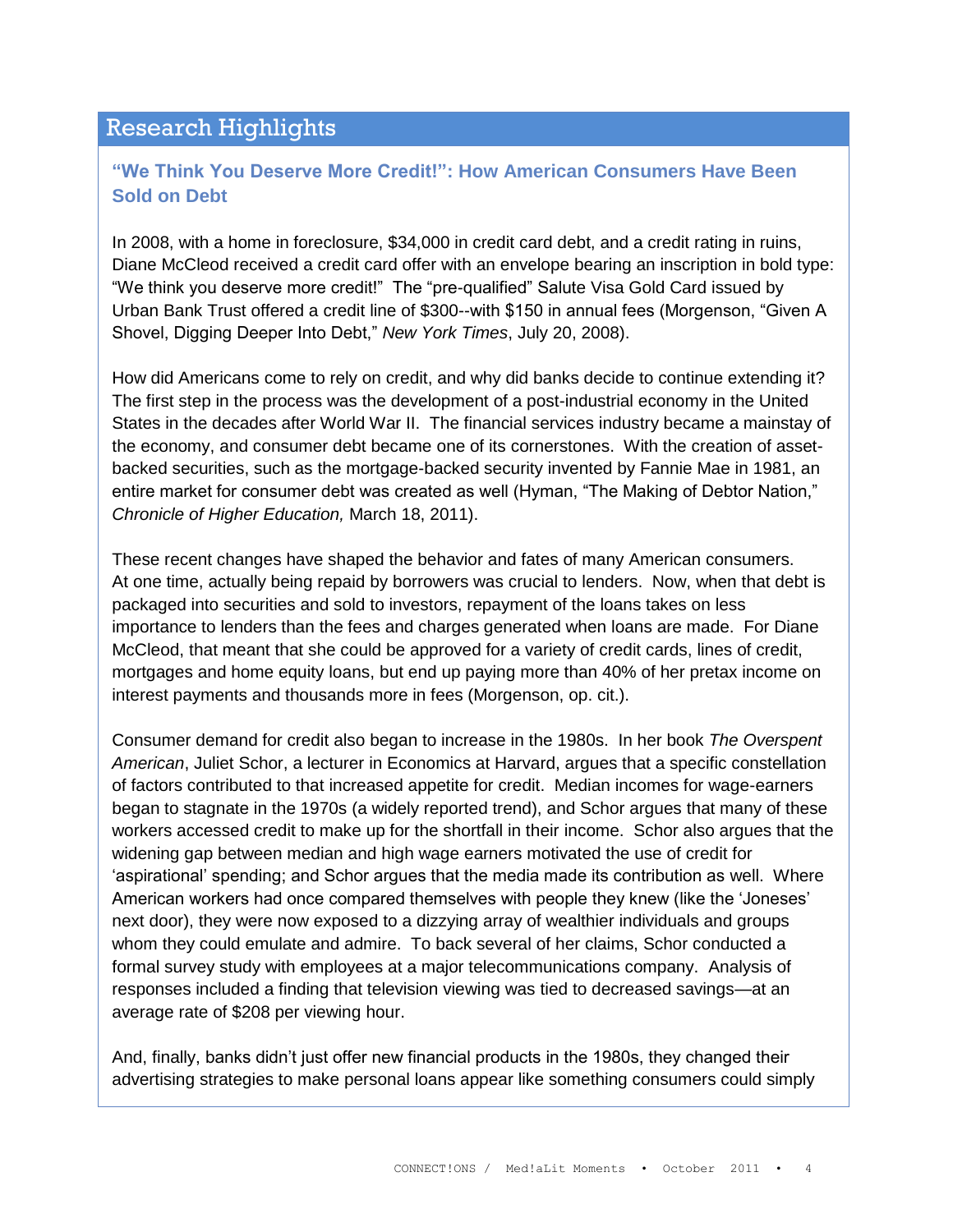reach for in the store. According to Barbara Lippert, an advertising critic for *Adweek*, "Banking started using consumer advertising techniques more like a department store than like a bank. It was a real change in direction" (Story, "Home Equity Frenzy Was a Bank Ad Come True," *New York Times*, August 15, 2008).

Home equity loans are a good case in point. Not long ago, such loans, which used to be known as second mortgages, were considered the borrowing of last resort. Today, their image has been transformed by ad campaigns from banks. One of those was Citicorp's "Live Richly" campaign. Designed by Fallon Worldwide in 1999, it cost \$1 billion from 2001 to 2006, and helped persuade hundreds of thousands of Citi customers to borrow against their homes. As one of the ads proclaimed: "There"s got to be at least \$25,000 hidden in your house. We can help you find it." (ibid).

Advertising certainly played a role in the deterioration of Diane McCleod"s finances. In 2006, a major surgical procedure compelled her to remain at home for several weeks. Says McCleod, "Eight weeks in bed by yourself is very dangerous when you have a TV and a credit card. QVC was my friend" (Morgenson, op. cit.). Whether it's clicking away on internet shopping sites, the nicer-than-yours middle class homes on "Modern Family," or bank ads which encourage consumers to view credit as a tangible asset, media play a significant role in "selling" us on debt. As various debt crises continue to play out at individual, national and global levels, it"s clear that media literacy is not only an essential skill for full participation in a democracy -- it"s foundational to our economic security as well.

#### **The Advertising Makeover**

Around the same time that the United States was moving from a manufacturing to a services and finance economy, something interesting happened in American advertising. In addition to selling a product, advertising began to sell product and brand experiences.

The initial design and marketing of Chrysler"s 2000 PT Cruiser is a good example. Rather than asking potential customers about the features they would like to see in a new sedan, Chrysler attempted to tap into their most deeply held emotions and beliefs. A psychoanalyst was brought in to lead a focus group study. He plied them with comfortable pillows, soothing music and open-ended questions, bringing them into a semi-hypnotic state as they shared their most memorable experiences with automobiles. Clotaire Rapaille, the analyst hired to conduct this group, reports his findings in his book *The Culture Code*: "Americans want cars that are distinctive, that will not be mistaken for any other kind of car on the road, and that trigger memories of Sunday drives, the freedom of getting behind the wheel for the first time, and the excitement of youthful passion" (p.26).

The vehicle that Chrysler produced had gas mileage and safety ratings that were no better than any number of sedans, and was no more reliable. But the PT Cruiser was perceived to be unusual, aggressive and sexy. And it enjoyed one of the most successful releases of that decade.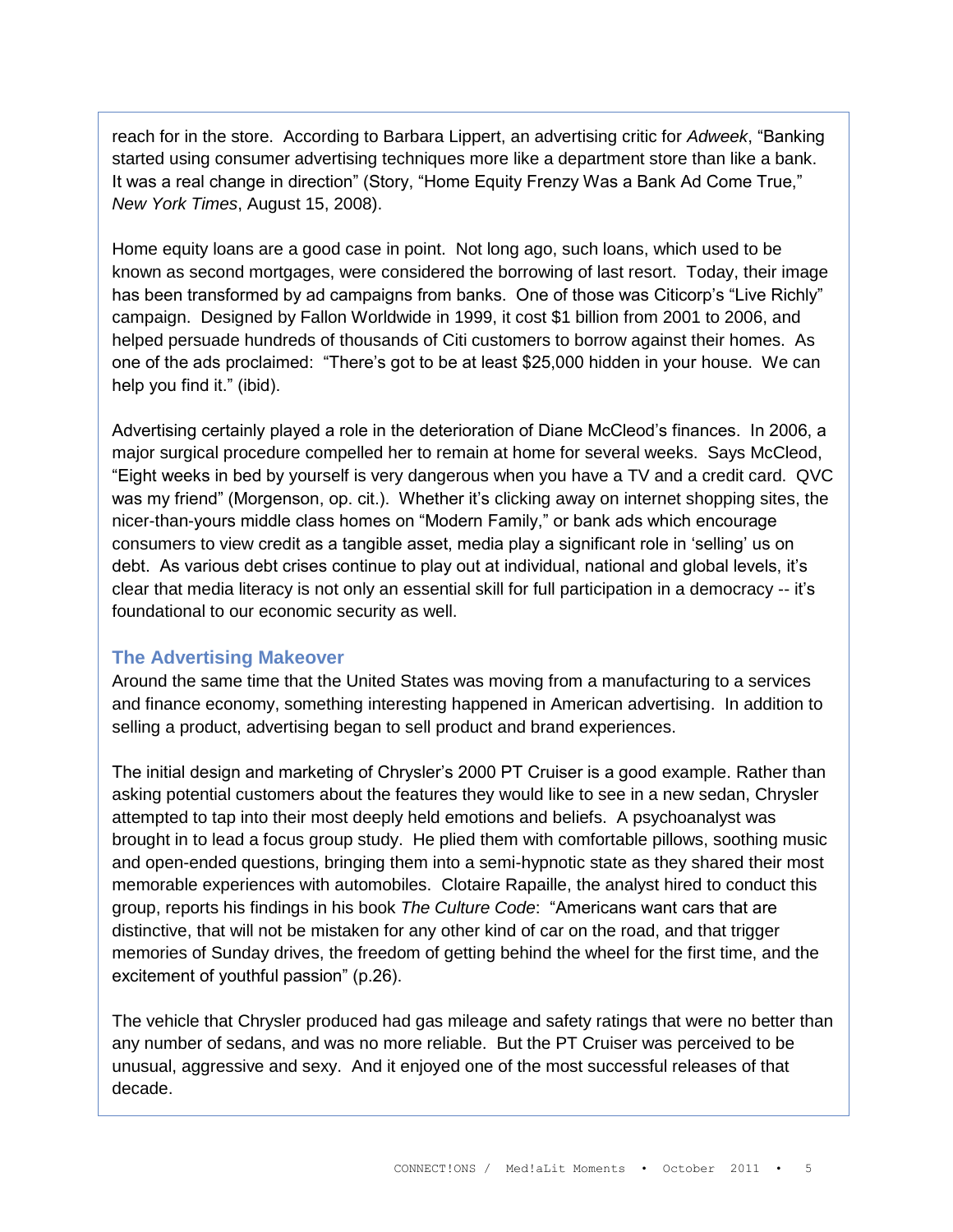Can a small kitchen appliance inspire the same level of emotional investment? The answer is yes, if the advertiser has 30 minutes and a studio audience at its disposal. In 1998 Ron Popeil, founder of Ronco Inventions, launched his first infomercial for his Showtime Rotisserie Grill. Utilitarian virtues are advertised: cook-at-once meals, ease of use and cleanup, quality and craftsmanship of the product; but the essential message is delivered through demonstrations and testimonials from members of the audience. The audience applauds at all the demonstrations, by Ron, by professional chefs, by ordinary customers, affirming that you, too, can become a cooking "hero" to your many guests at home. As Pamela Danziger writes in her book *Why People Buy Things They Don't Need*, "Ronco knows how to play to consumer fantasies. . .the 30-minute infomercial. . .provides a tutorial in how to position a mundane small appliance that cooks chicken, the most mundane of meats, as a means to transform your life from drab, dull, and ordinary into one that is more fulfilling, rewarding and satisfying" (p.30).

According to Danziger, consumers often craft anticipatory fantasies about the products they are about to acquire. New media can also prime consumers for these kinds of fantasies. eBay, for example, offers an online and offline community which many users find far more attractive than traditional Internet retail sites. As Stuart Vyse writes in *Going Broke: Why Americans Can't Hold On To Their Money*, "Unlike Amazon, eBay is the kind of experience that generates water cooler conversations" (p.198). eBay auctions can spur the excitement of a sporting competition, and those who win an auction can relive the thrill of victory by recounting the unfolding of the contest.

Many enthusiasts of eBay auctions will also speak of the skill and savvy required to win coveted items at bargain prices. However, recent studies suggest that these users are holding on to cherished beliefs not entirely in alignment with the facts. In 2006, two UC Berkeley economists conducted a study entirely within eBay and showed that auction participants often overbid. They recorded the outcomes of 166 auctions for a single board game, Cashflow 101 (a game which teaches finance and accounting skills) and compared the results to the available Buy It Now price from other eBay sellers. When comparative shipping costs were considered, fully 72 percent of the auctions produced prices higher than the Buy It Now price. The Buy It Now sellers were also more highly rated than the sellers for the timed auctions (Vyse, p.200).

Why didn"t bidders pay attention to the advantage of Buy It Now offers for the same product? For all the rational explanations that bidders can give for participation in eBay auctions, those explanations are still rationalizations for an intensely felt emotional attachment to the auction process itself. In other words, the pleasure of the shopping and purchasing experience may loom larger in the mind of the consumer than the cost and utility of the product.

But wait, there"s more! If we buy products for the fulfillment and self-improvement they seem to offer, that excitement wears off at some point (Psychologists call this process "adaptation"), and, as Danziger points out, we start dreaming again about the self-transformation which the purchase of new products can bring. And that can be a recipe for indebtedness, if not financial disaster.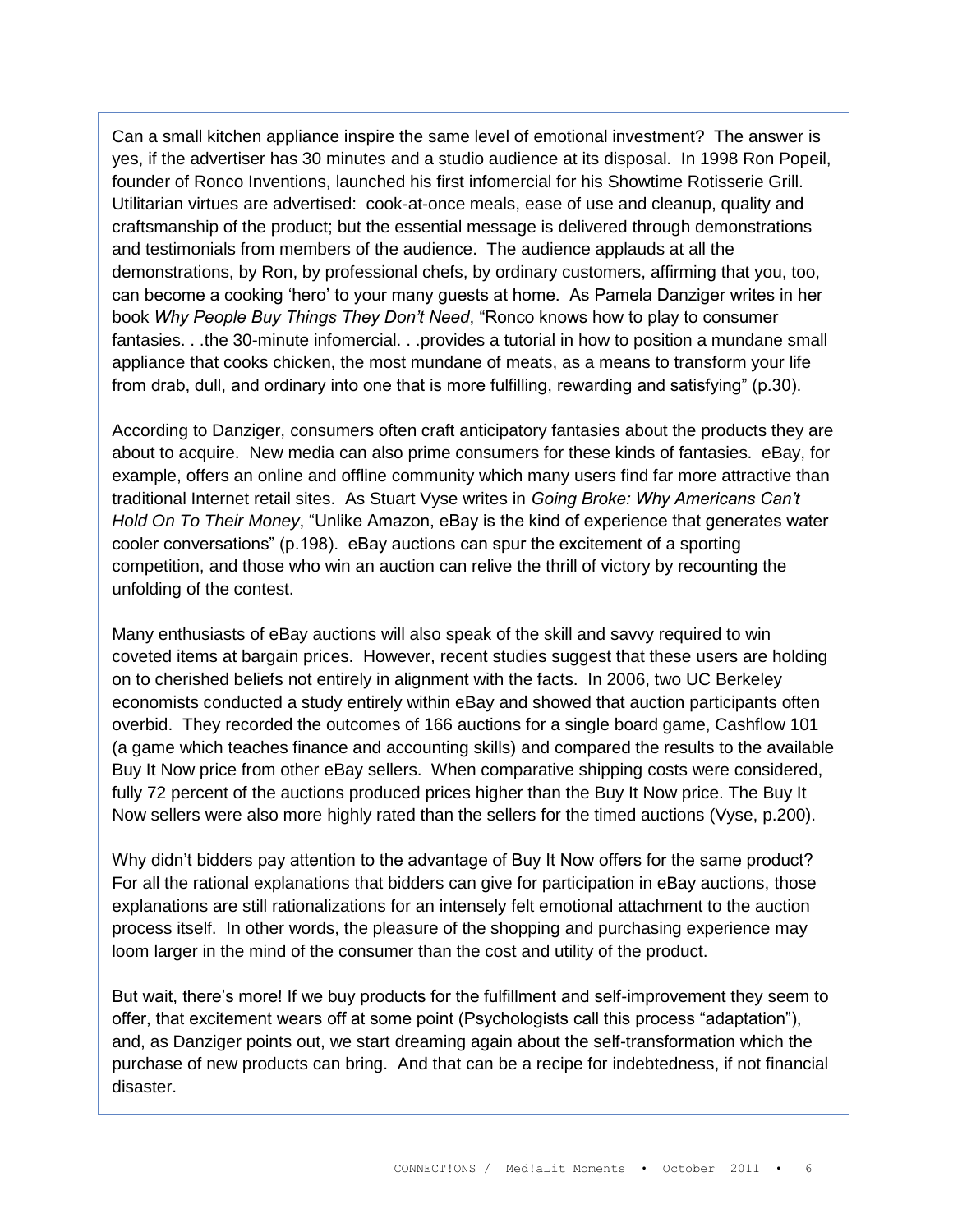Finally, if the branded fantasies offered up in the Showtime Rotisserie infomercial seem laughable to you, have you ever thought about what you might be able to do with that newer, more powerful computer at home? In a consumer society in which "experiential" advertising has become common, media literacy education remains an urgent priority—not only for our youth, but for ourselves as well.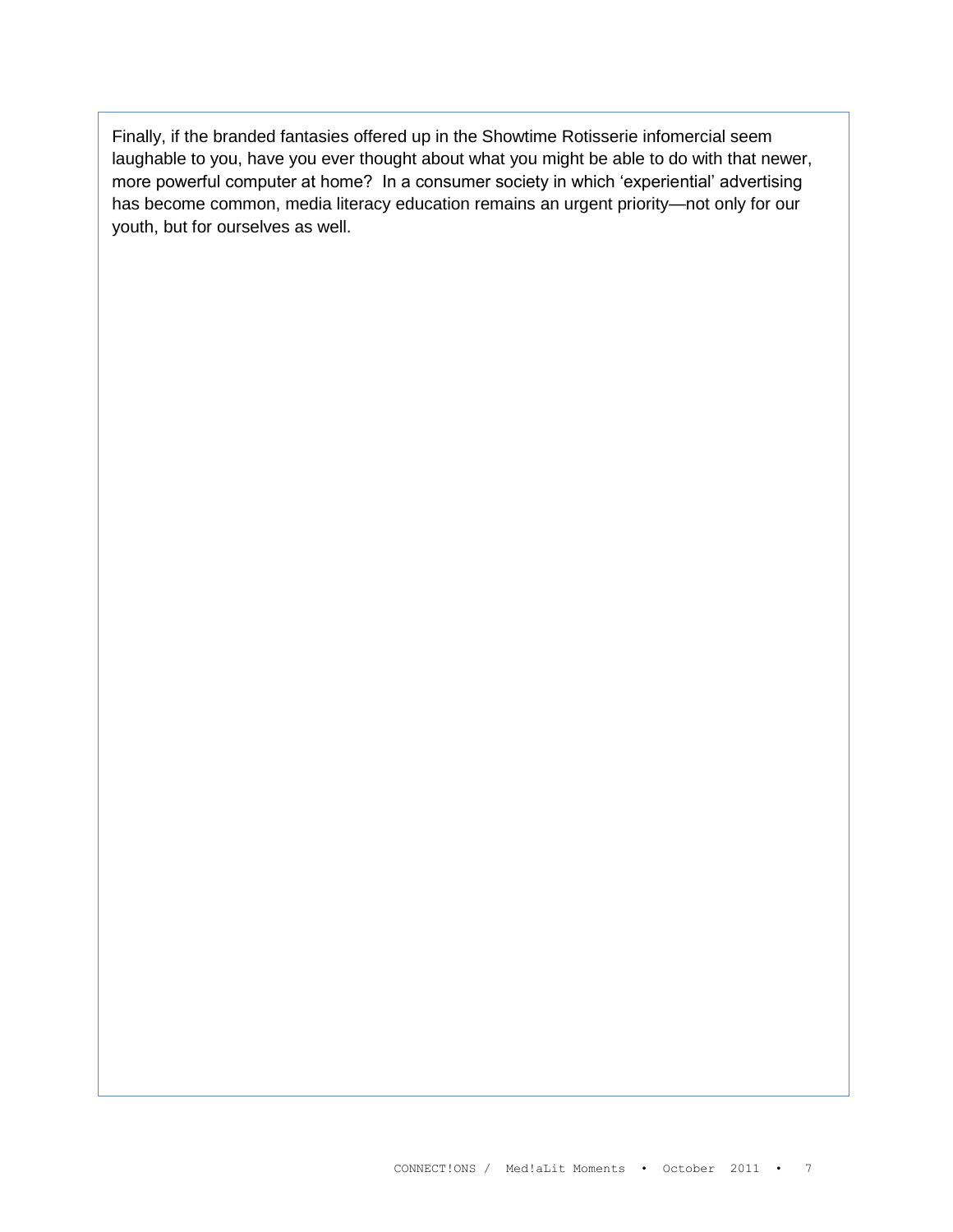# CML News





[www.odtmaps.com](http://www.odtmaps.com/)

# **CONSORTIUM** for **MEDIA LITERACY**

**Uniting for Development** 

[www.consortiumformedialiteracy.org](http://www.consortiumformedialiteracy.org/)

*Beyond Blame* **Selected as a High Quality Curriculum by CA Department of Education** In September, the California Department of Education selected CML"s *Beyond Blame: Challenging Violence in the Media* as a high quality curriculum for both in-class and after school programs. In turn, *Beyond Blame* has been included in the lending libraries of both the California Healthy Kids Resource Center and the California After School Resource Center. For more information, visit [www.medialit.org](http://www.medialit.org/) [www.californiahealthykids.org](http://www.californiahealthykids.org/) [www.californiaafterschool.org](http://www.californiaafterschool.org/)

#### **Maps that Stretch Minds CONTEST**

A unique consortium of map publishers and media literacy educators are offering an opportunity this school year to get teachers and students thinking about how we see the world around us. **ODTmaps.com** and **Worldmapper.org** have teamed up with several organizations and advocacy groups to encourage the sharing of educational strategies using innovative world maps. This contest is for map lovers of all kinds instructors, individuals and institutions. ALL can enter and tell why they love the maps that have helped them see the world from a broader perspective. For contest details, go to [www.odtmaps.com.](http://www.odtmaps.com/) No entry fee.

#### **About Us…**

 The Consortium for Media Literacy addresses the role of global media through the advocacy, research and design of media literacy education for youth, educators and parents.

 The Consortium focuses on K-12 grade youth and their parents and communities. The research efforts include nutrition and health education, body image/sexuality, safety and responsibility in media by consumers and creators of products. The Consortium is building a body of research, interventions and communication that demonstrate scientifically that media literacy is an effective intervention strategy in addressing critical issues for youth.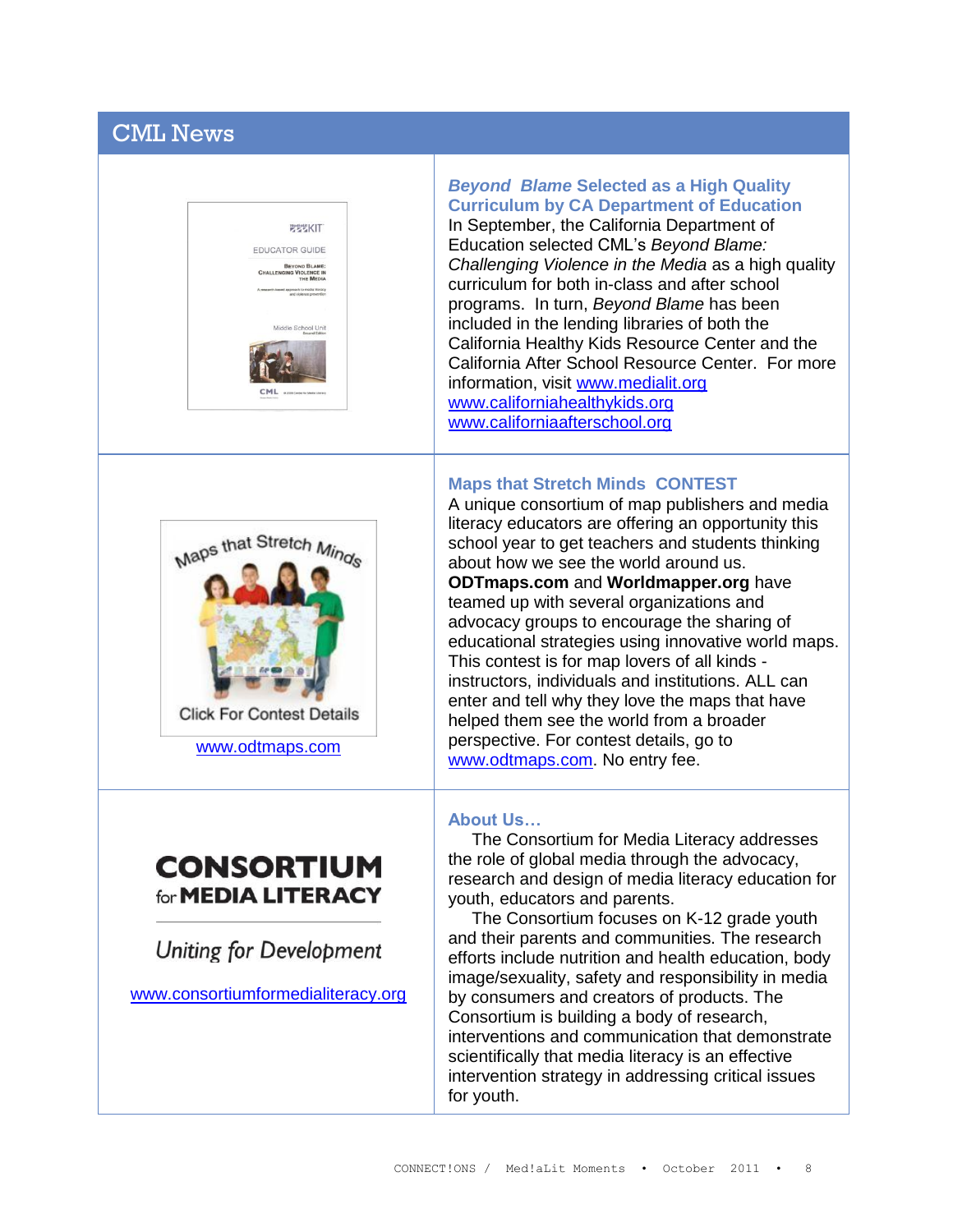# Resources for Media Literacy

**Teaching Tip:** Ask your students to name some of their favorite advertisements and make a list on the board. Choose a few and find the clips for a later class time. After showing the ads, ask students if it's the creative techniques or the product itself that they admire? And can they separate the two? Celebrity endorsements are good choices for prompting class discussion.

#### **FCC Clarifies Position on Social Media Use in Schools**

In August, the FCC issued a Report and Order clarifying a number of its requirements for schools receiving E-rate funds, and specifically addresses the requirements of the Children"s Internet Protection Act of 2008 for schools receiving these funds. CIPA requires that Internet safety policy at schools include blocking or other measures to protect students against exposure to obscene, pornographic or otherwise harmful content online; and, most importantly, CIPA requires that schools include provisions in their safety policies for educating students about appropriate online behavior.

In practice, the great majority of schools have blocked access to social media sites for fear of violating CIPA provisions regarding harmful content, and, as the FCC report notes, a 2009 audit by the Universal Service Administrative Company, which administers the E-rate program, found that a school violated CIPA requirements for the very reason that it allowed access to Facebook and MySpace. The audit seems to be the main impetus for the FCC report. In its clarification, the FCC responds:

"Although it is possible that certain individual Facebook or MySpace pages could potentially contain material harmful to minors, we do not find that these websites are *per se* "harmful to minors" or fall into one of the categories that schools and libraries must block" (p.8). And in a move that is even more heartening for media literacy educators, the FCC cites the finding of the US Department of Education (in its 2010 National Educational Technology Plan) that social networking sites have the potential to support student learning.

The authors of the Report and Order also assert, "Declaring such sites categorically harmful to minors would be inconsistent with CIPA"s focus on "educating minors about appropriate online behavior. . ." (ibid). In other words, the FCC is suggesting that schools should consider the option of allowing student access to social media at school—where teachers and other adults will have the chance to help them learn the ethics of participation in a digital age.

Two other items from the report are worthy of mention:

1 ) By July 2012, school boards receiving E-rate funds must certify that schools in their districts have updated their Internet safety policies to include provisions for educating students about appropriate behavior online.

2) The FCC has received many inquiries about regarding the potential application of CIPA requirements to the use of mobile devices owned by students when those devices are used in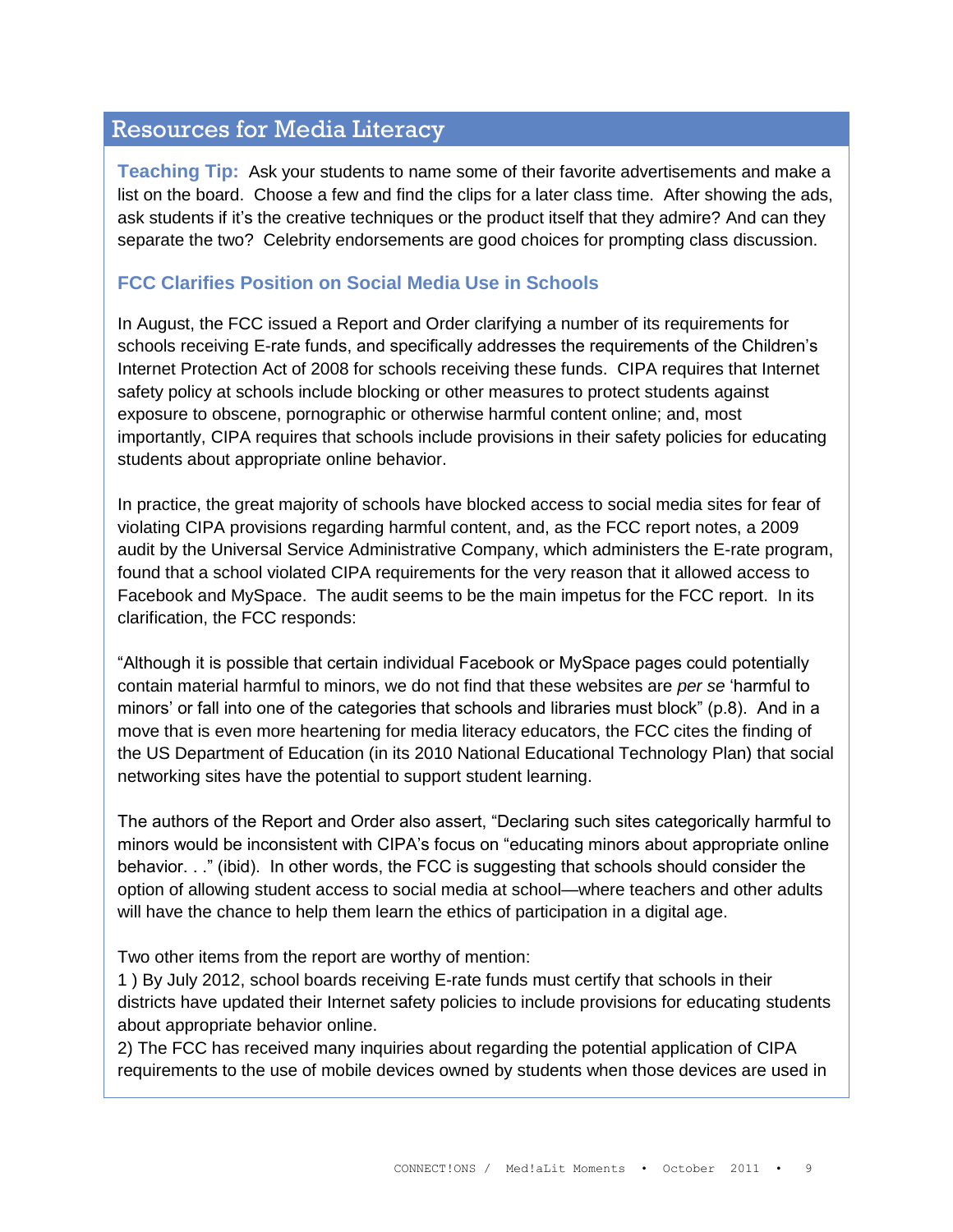a school or library to obtain Internet access that has been funded by E-rate. The FCC intends to seek public comment in a separate proceeding.

To access this report, visit [www.fcc.gov,](http://www.fcc.gov/) look for "Commission Documents" in the "Business & Licensing" bar on the top menu, then "Schools and Libraries Universal Service Support Mechanism." This Report and Order was issued on August 11.

#### **Resources: Advertising, Consumer Debt and Media Literacy**

References for this Issue:

- Danziger, Pamela. *Why People Buy Things They Don't Need*: *Understanding and Predicting Consumer Behavior*. Chicago: Dearborn Trade Publishing, 2004.
- Hyman, Louis. "The Making of Debtor Nation." *Chronicle of Higher Education* 18 March 2011: B10-B12.
- Morgenson, Gretchen. "Given a Shovel, Digging Deeper into Debt." *New York Times* 20 July 2008.
- Rapaille, Clotaire. *The Culture Code: An Ingenious Way to Understand Why People Around the World Live and Buy As They Do*. New York: Broadway Books, 2006.
- Schor, Juliet. *The Overspent American: Upscaling, Downshifting and the New Consumer*. New York: Basic Books, 1999.
- Story, Louise. "Home Equity Frenzy Was a Bank Ad Come True." *New York Times* 15 August 2008.

Theil, Stefan, et al. "The Urge to Splurge." *Newsweek* 6 December 2010: 26-30.

Vyse, Stuart. *Going Broke: Why Americans Can't Hold On To Their Money*. New York: Oxford University Press, 2008.

#### Recommended Sources

Berger, Arthur Asa, and Fred S. Goldberg. *Ads, Fads and Consumer Culture*: *Advertising's Impact on American Character & Society.* 4<sup>th</sup> ed. New York: Rowman & Littlefield, 2011. Concise, entertaining introductory text.

*The Economist*. "The Morning After." 26 June 2010: 6-8.

Gray, John. "The Way of All Debt." *The New York Review of Books* 9 April 2009. Review of Margaret Atwood"s 2008 book *Payback: Debt and the Shadow Side of Wealth*.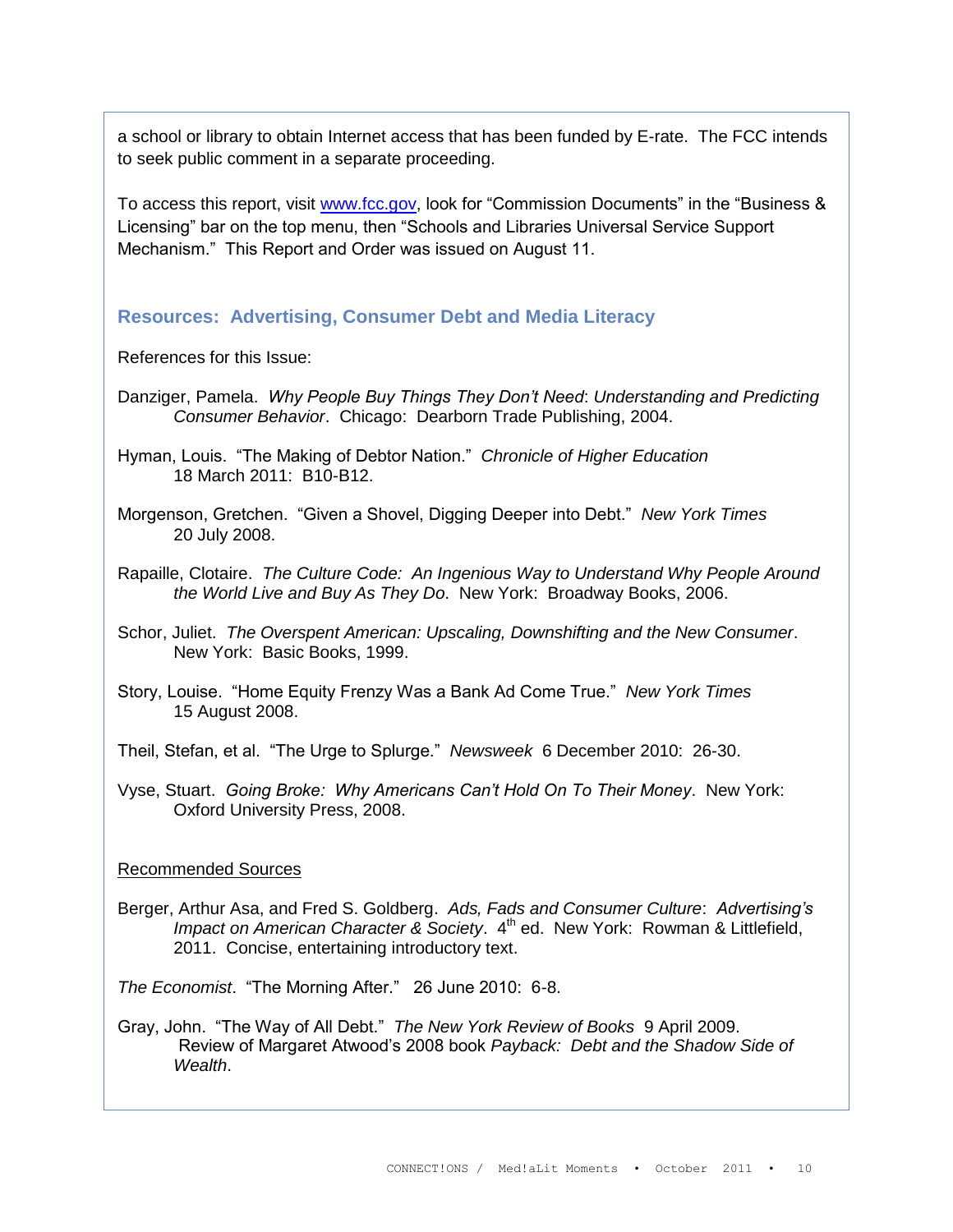Hovland, Roxanne, Joyce Wolburg and Eric Haley, eds. *Readings in Advertising, Society and Consumer Culture*. London: M.E. Sharpe, 2007.

Reader which includes a selection of contemporary and classic readings.

Hyman, Louis. *Debtor Nation: The History of America in Red Ink*. Princeton, NJ: Princeton University Press, 2011.

Kruger, Roger. "Penalized." *Christian Century* 14 December 2010: 10-11. Author"s meditations on personal contribution to debt crisis.

Manning, Robert D. *Credit Card Nation: The Consequences of America's Addiction to Credit*. New York: Basic Books, 2000.

Despite the provocative title, delivers closely reasoned arguments with plenty of sources to support them.

Rajan, Raghuram G. "Let Them Eat Credit." *The New Republic* 27 August, 2010.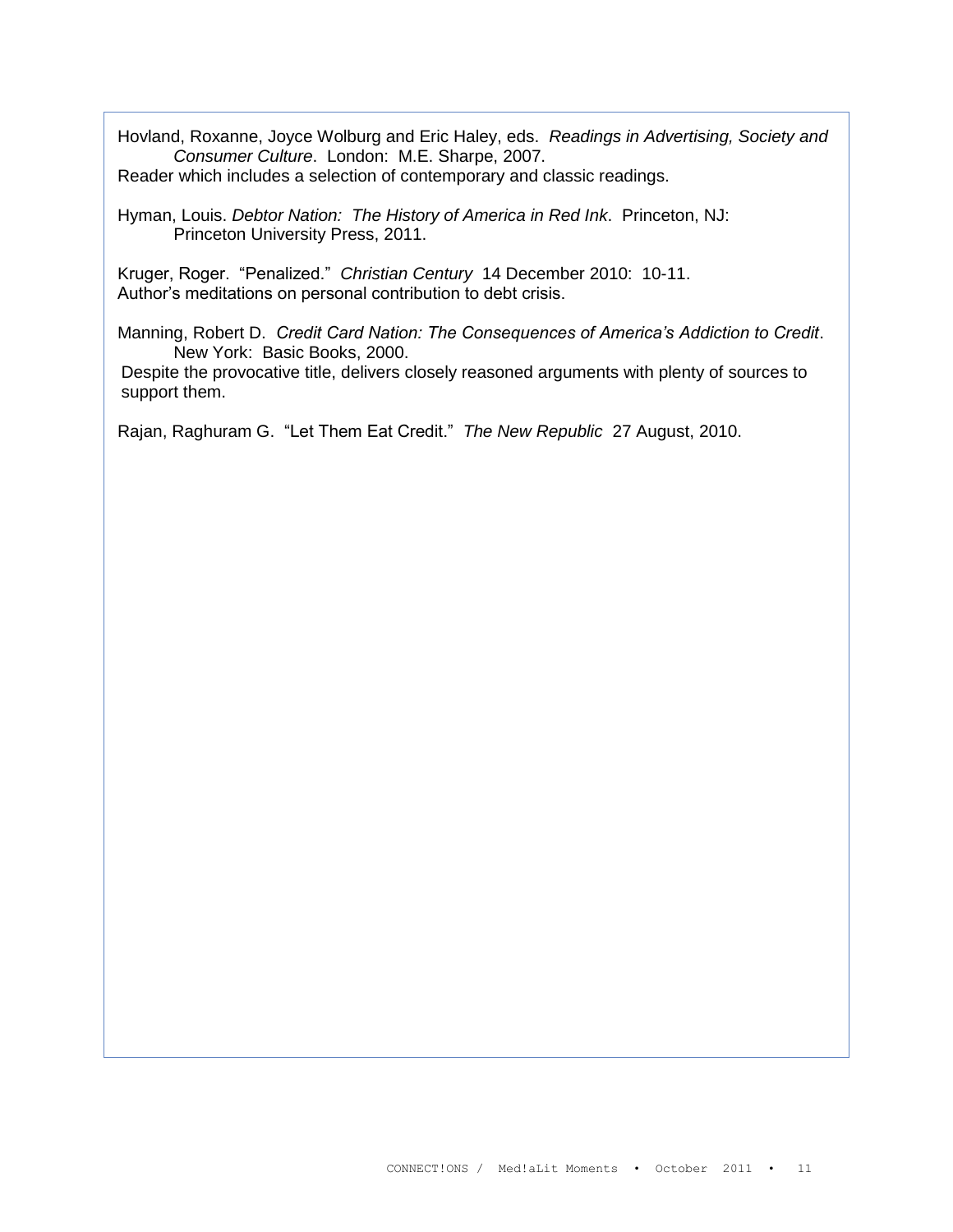# Med!aLit Moments

#### **More Than a Price Tag**

We"re so used to advertising, and it comes in so many forms, that we sometimes forget that all commercial messages are asking us to do something. Regardless of whether it's stated or not, all commercials leave us with the message "Buy this product now!" The messages in public service campaigns, by contrast, usually leave little to the imagination. We need to stop smoking, or take action to stop drunk driving. In this MediaLit Moment, your students will have the chance to discover how the "call to action" in a public service announcement can be communicated in a variety of ways.

#### **Ask students to interpret the values, lifestyles and beliefs in a PSA delivered in an unconventional format**

**AHA!:** Even a price tag can send a message!

**Key Question #4:** What values, lifestyles and points of view are represented in, or omitted from, this message?

**Core Concept#4:** Media have embedded values and points of view

**Key Question #2:** What creative techniques are used to attract my attention?

**Core Concept #2:** Media messages are constructed using a creative language with its own rules

**Grade Level:** 7-9

**Materials:** high speed internet connection, computer, projection screen

**Activity:** Have students watch a PSA created by UNICEF for one of its campaigns against child labor. You"ll find the PSA at the following link: [http://www.youtube.com/watch?v=JQCo0\\_RvuZk](http://www.youtube.com/watch?v=JQCo0_RvuZk)

The initial frames of this video show what looks like a sneaker with a price tag attached. But the price tag is actually a small flip book. As the pages of the flip book are turned, the bar code transforms into an image of a child gluing the sole of a shoe. The final two pages read "The real price is paid by others," and "Stop Child Labor," followed by the UNICEF logo and website address.

Play this video for students at least one more time, then ask for their reactions to the PSA. As discussion progresses, work with Key Question #4 and ask, "From UNICEF"s point of view, what do regular price tags leave out that potential buyers should know about?"